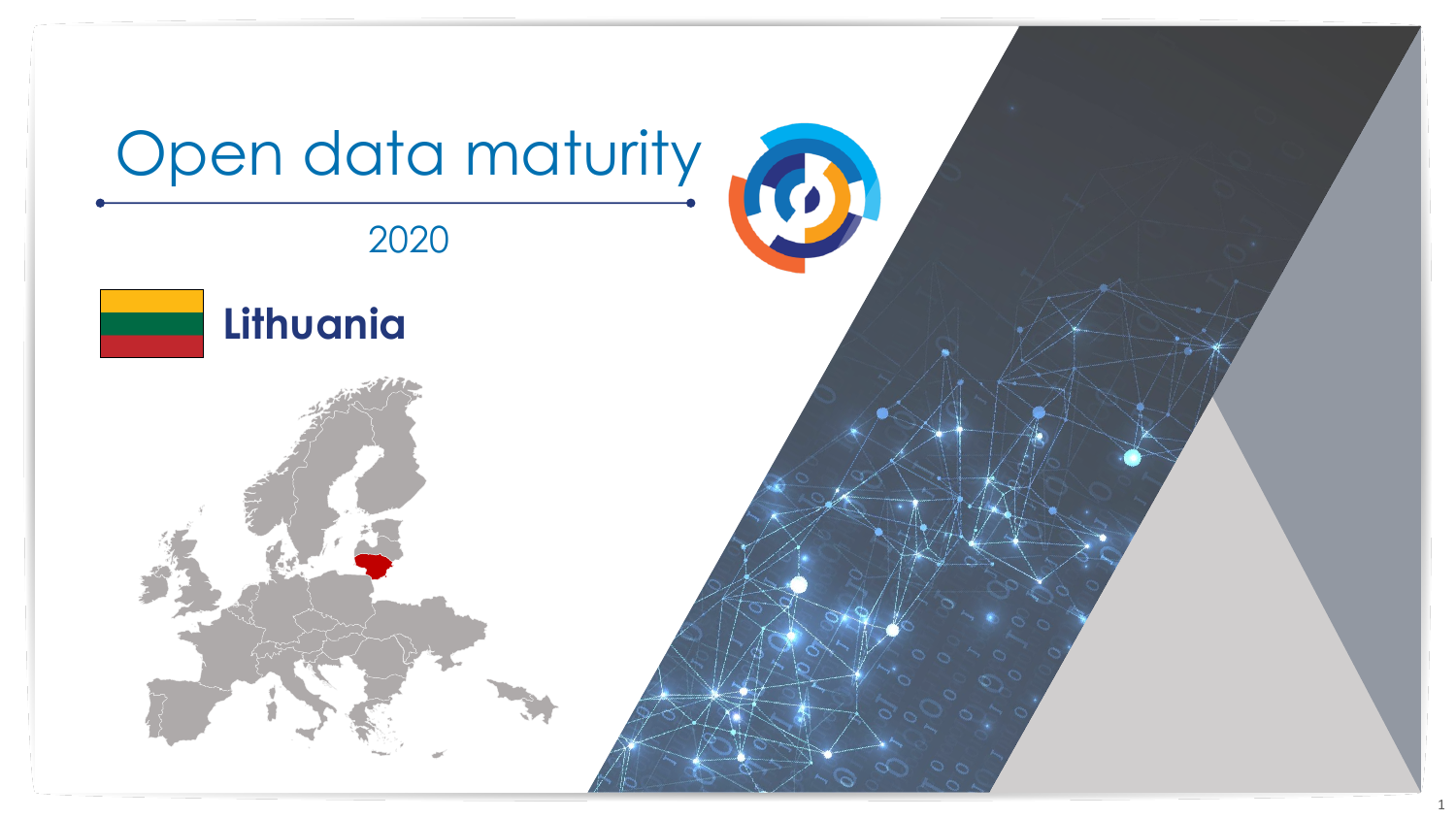## **State-of-Play on open data - 2020**





## **OVERALL MATURITY LEVEL SEGMENTATION**

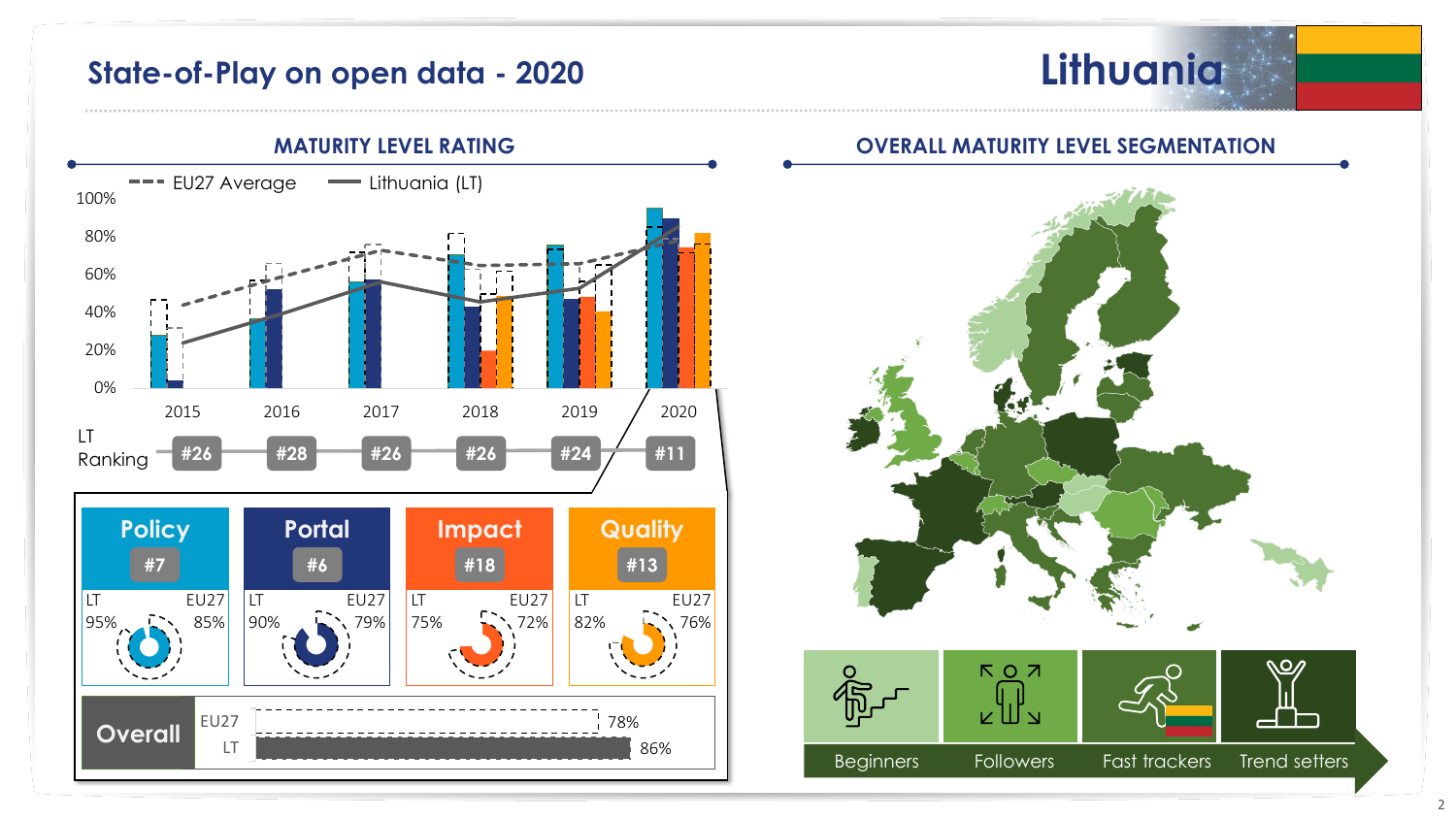# **State-of-Play on open data - 2020 Lithuania**

#### **DIMENSION PERFORMANCE**